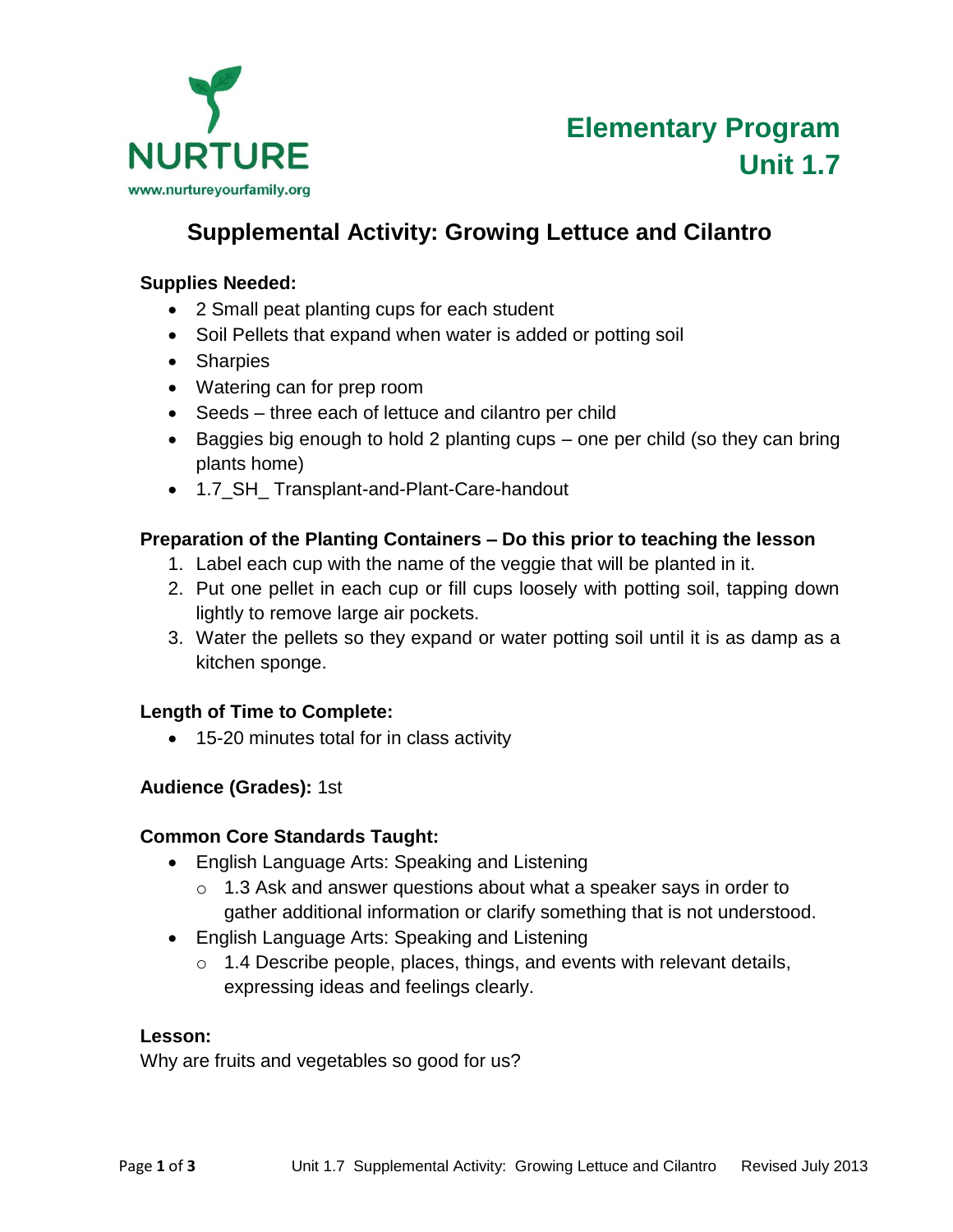*(They have important vitamins, minerals and fiber which keep us healthy and help us feel good.)* 

Has anyone ever eaten an apple right after you picked it, or eaten a green bean right from the garden? It is a real treat to eat fresh fruit and vegetables. Fruits and vegetables are healthiest for you and have the best taste and nutrients right after you pick them.

Where do these fruits and vegetables come from? *(Plants and trees grown on farms)* 

Today we're going to be farmers! We will plant some lettuce and cilantro seeds so you can experience growing, picking, and eating your very own vegetables!

Cilantro is an herb that you can add to salads, salsa and other foods.

Who knows one way we can eat lettuce? *(Salads, sandwiches).* Did you know lettuce can even be used instead of bread or a tortilla? Try taking a big lettuce leaf, put turkey and cheese on it and roll up like a burrito.

Do you know how lettuce and cilantro helps our bodies? They both have Vitamin K, which helps our bodies stop bleeding if we get cut. They both have lots of water, which helps keep us hydrated.

Ok, let's start planting! **(Pass out prepared planting cups, seeds, baggies.)**

First we are going to plant the lettuce. Everyone find the planting cup that is labeled "lettuce". Now take your lettuce seeds and place them on top of the soil in the lettuce cup. **(Help students place 3 lettuce seeds in the correct cup.)**

Now, we have to be very gentle with our seeds. So, carefully, we are going to pat down the soil until are seeds are just barely underneath the soil. **(Help the students gently pat down soil s that the seeds are no deeper than the width of the seeds, about 1/16th of an inch.)** 

Great! Now our seeds are ready to start growing into lettuce!

Let's do the same thing with our cilantro. Everyone find your planting cup labeled "cilantro". **(Repeat same planting process with cilantro seeds.)**